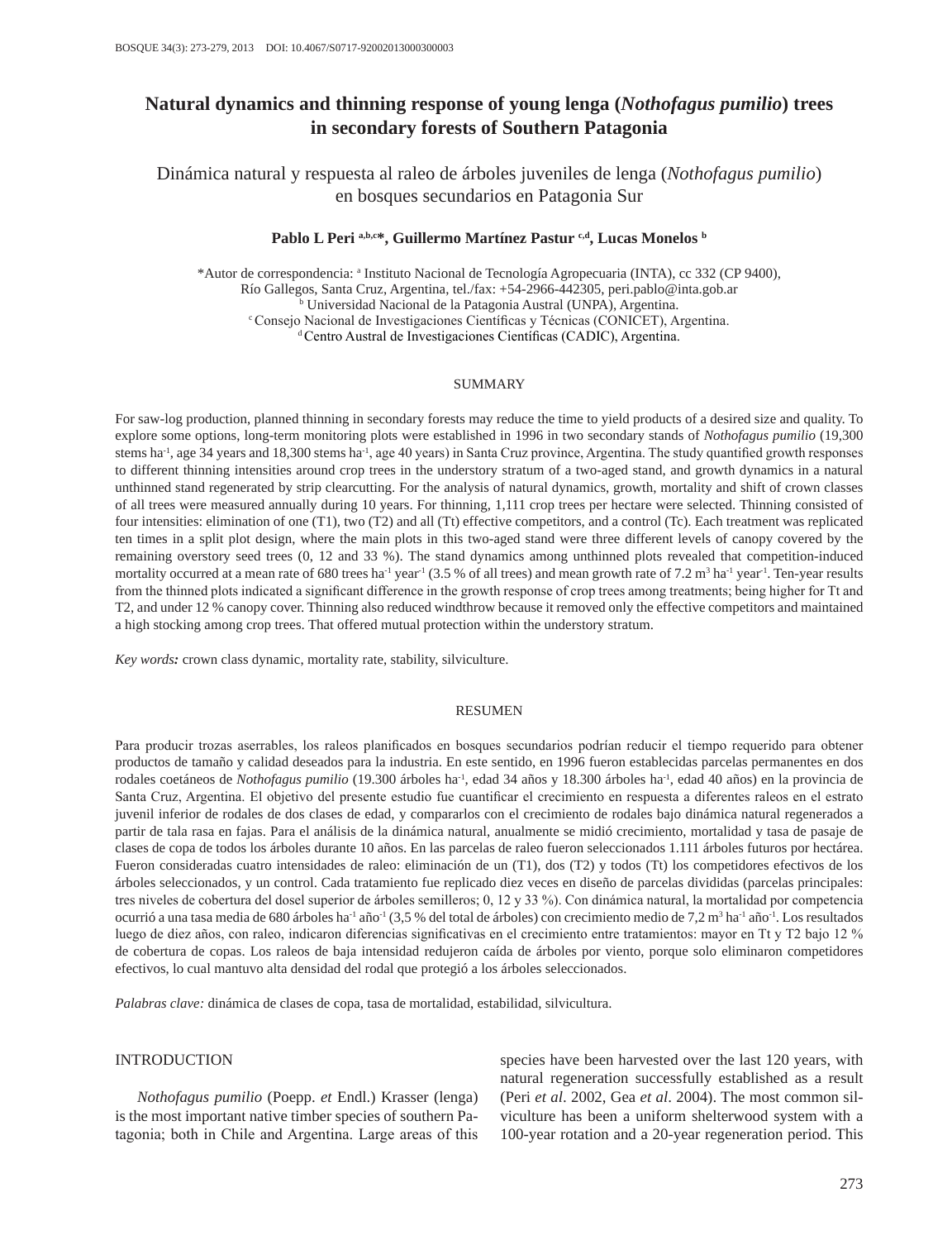mimics natural forest dynamics associated with large canopy gaps and provides satisfactory ecological conditions for regeneration of a new cohort (Martínez Pastur *et al*. 1999). In general, the regeneration phase is characterized by a high density of trees per hectare, high competition rates and a high mortality due to inter-tree competition (Martínez Pastur *et al*. 2001). Growth of young trees after seed cutting can be affected by the degree of overstory canopy openness and the resulting understory light intensity. Martínez Pastur *et al*. (2011) reported optimum height growth of lenga regeneration at light intensity associated with intermediate canopy cover.

For saw-log production, planned thinning in secondary forest stands may reduce the time required to yield products of a desired quality, concentrate growth on selected trees and increase long-term yields by utilizing trees that would die in the absence of thinning. Intermediate treatment schedules and thinning trials for lenga have been reported previously (Grosse 1987, Nuñez and Vera 1992, Schmidt *et al*. 1995, 1996, Martínez Pastur *et al*. 2001, Peri *et al*. 2002). However, among some lenga forests in Patagonia, wind damage and wind-throw are common across large areas. This affects the resulting stand structure (Veblen *et al*. 1996). Since 1998, nearly 5,000 ha of these lenga forests have been blown down in Tierra del Fuego province (Argentina) alone (Collado 2011).

Losses and other damage by winds may affect the success of a silvicultural treatment such as thinning (Peri *et al*. 2002). Some evidence suggests that low intensity thinning practices that eliminate only effective competitors not only prevent coarse-scale wind-throw, but also reduce the negative visual impact of managed forests and meet other forest management objectives such as improving stand growth and quality.

The research reported here investigated the responses after different intensities of thinning (crop tree release) among young lenga trees in the understory stratum of twoaged stands having different degrees of canopy cover of older seed trees left after shelterwood seed cutting. It also evaluated the natural dynamics and tree growth in unmanaged young stands regenerated by strip clearcutting. We hypothesized that growth response after crop tree release on these dry sites would be higher among trees growing under protection of the residual seed trees due to the effect of partial shading in reducing water stress.

# METHODS

*Study area*. One set of research plots was established in 1996 in two-aged stands of lenga forest in Santa Cruz province (51º 34´ S, 72º 01´ W), Argentina. Sixty hectares of the stand have seed trees (> 150 years) remaining after shelterwood seed cutting 40 years earlier (Peri and Rial 2003).The stand has a site index of 9.8 m at base age 60 years ( $SI<sub>60</sub> = 9.8$  m). The landscape is classified as cold temperate and subhumid, with long-term annual average air temperature of 4.5 °C, annual precipitation of 488 mm and potential evaporation in excess of 950 mm year<sup>1</sup>. The predominant wind direction is from south-southwest. Severe and frequent windstorms occur in spring and summer, with wind speeds over 120 km h<sup>-1</sup>. Soils are coarse textured and classified as Mollisols. Based on thirty bulked soil sample cores taken at random at 0-30 cm in depth (corresponding to main root distribution), they present: pH 4.9; organic carbon 4.7 %; total nitrogen 0.42 %; available phosphorus132 mg kg-1; and a sandy loam texture (USDA) with 47 % sand, 7 % clay and 46 % silt.

*Unmanaged stand dynamic plots*. A separate 60 ha portion in the same area had been regenerated by 500 m wide strip clearcutting during 1950-60. Within this  $34 \pm 4$  year-old area of even-aged lenga we installed two circular 100 m² plots. The stand had  $19,300$  stems ha<sup>-1</sup>, with a mean diameter at breast height (DBH) of 5.4 cm. In these plots there are no remaining seed trees. Mortality, DBH and crown classes were recorded annually for each tree in the plots during 10 years since plots were established. Total volume over bark (TVOB) was calculated using a local equation reported by Peri (1995) and fitted for the same study area. We used these plots to represent unmanaged even-aged stands and to assess natural dynamics of secondary lenga.

*Thinning treatments plots*. Thinning plots were located in a two-aged area having a younger understory stratum (age 40  $\pm$  5 years, mean DBH 7.02 cm) and three different levels of canopy covered by older residual seed trees (0, 12 and 33 %). In this area we used a split plot design to establish three  $1,440 \text{ m}^2$  overstory main plots; each having smaller 36 m2 subplots used for thinning the younger understory stratum. Treatments included releasing crop trees (dominants, straight stems and good health) by eliminating one, two, all or no effective competitors (T1, T2, Tt and Tc, respectively). An effective competitor was defined as any dominant or codominant tree with a crown touching that of the crop tree (figure 1). Altogether we released an equivalent of 1,111 crop trees ha-1 and replicated the treatments 10 times. The range of stand density of younger understory stratum before and after the application of four thinning treatments is shown in table 1.

# RESULTS

*Unmanaged stand dynamics*. At the beginning of the 10 year research period, the stand regenerated by strip clearcutting had a mean DBH of 5.4 cm, with 36 % of stems in the 3-5 cm class, 27 % in the 5-7 cm class, 22 % in the 7-9 cm class and 15 % with more than 9 cm (maximum DBH of 15 cm). Stand density decreased from 19,300 trees ha<sup>-1</sup> in 1996 to 12,500 trees ha<sup>-1</sup> in 2006 (figure 2). This revealed that the competition-induced mortality occurred at a mean rate of 680 trees ha<sup>-1</sup> year<sup>-1</sup> (minimum and maximum values were 250 and 1,750 trees ha<sup>-1</sup> year<sup>-1</sup>). Mortality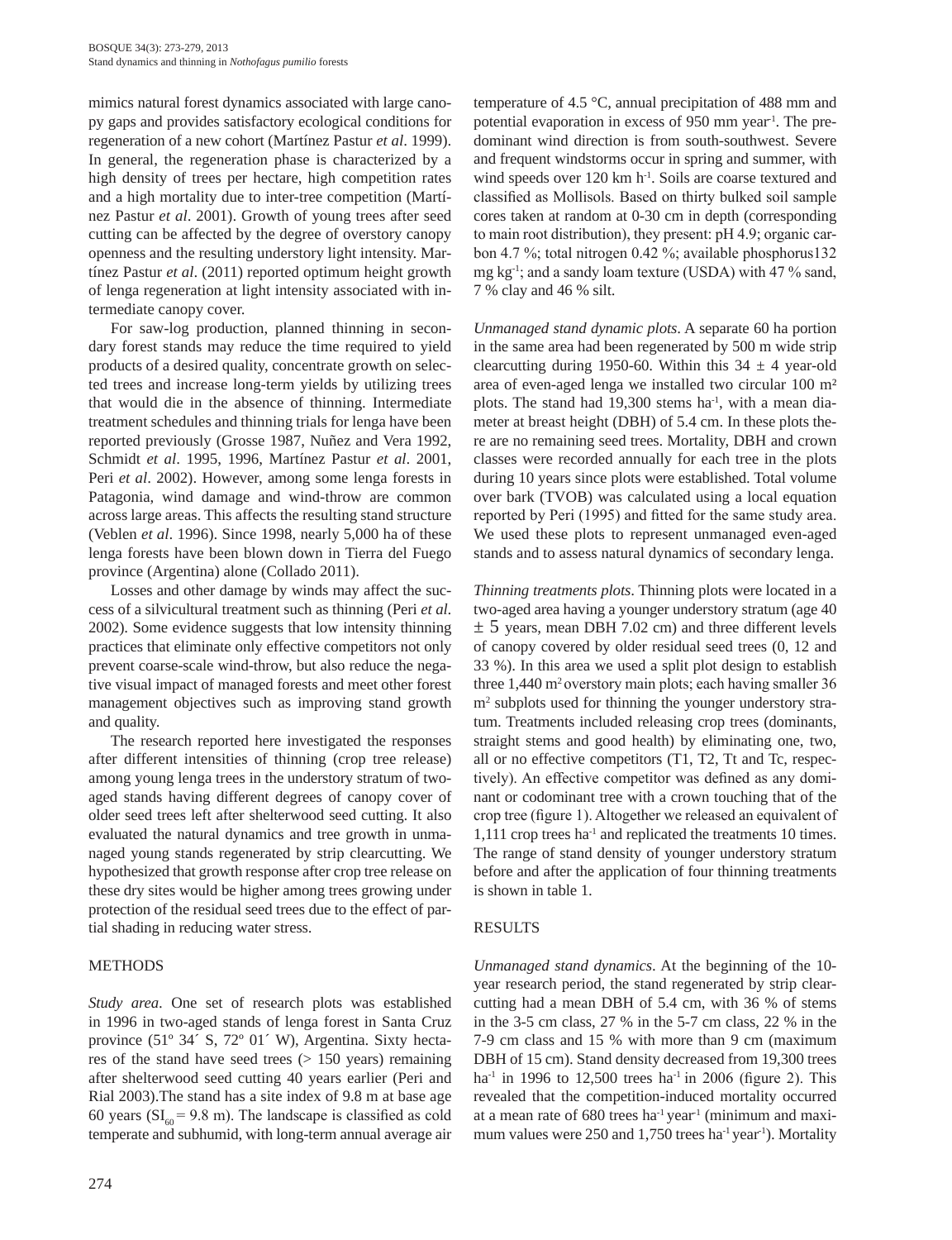

**Figure 1.** Diagram of the thinning plots carried out in a two-aged *Nothofagus pumilio* area having a younger age class (18,500 stems ha<sup>-1</sup>, age 40 years). The three larger figures represent the main plots with three different levels of canopy covered by older residual seed trees (0, 12 and 33 %). The top four figures represent the subplots with the crop tree release treatments: elimination of one, two and all effective competitors (T1, T2 and Tt, respectively) and the control (Tc). The tree shown in black indicates one of the selected  $1,111$  crop trees ha<sup>-1</sup>.

Diagrama del ensayo de raleo realizado en bosques secundarios coetáneos de *Nothofagus pumilio* (18.500 árboles ha-1, edad 40 años) con un diseño de parcelas divididas, donde las parcelas principales fueron tres niveles de cobertura del dosel superior de árboles semilleros (0, 12 y 33 %) y las parcelas secundarias fueron cuatro intensidades: eliminación de un (T1), dos (T2) y todos (Tt) los competidores efectivos de los árboles seleccionados, y un control (Tc). Los árboles señalados con color negro (parte superior) representan uno de los 1.111 árboles futuros seleccionados.

was confined to diameter classes (1-4 cm) corresponding to intermediate and overtopped (suppressed) trees. Also, a shift of crown class categories occurred over time due to competition (figure 3). The proportion of dominant and codominant trees decreased from 26 and 24 % in 1996 to 14 and 12 % in 2006, respectively. Overtopped trees increased 26 % during the same period.

During the ten years, the mean DBH increased from 5.4 to 7.1 cm; at a weighted (by the proportion of crown classes in the stand) average growth rate of  $0.08$  cm year<sup>1</sup> (figure 4). However, the mean growth rate differed among crown classes, with a mean annual DBH increment of  $0.22$ ,  $0.12$ ,  $0.09$  and  $0.02$  cm year<sup>1</sup> for dominant, codominant, intermediate and overtopped trees, respectively (data not shown).

Stand BA increased from 51.7 in 1996 to 59.0  $m<sup>2</sup>$  ha<sup>-1</sup> in 2006 at a mean growth rate of  $0.73 \text{ m}^2$  ha<sup>-1</sup> year<sup>-1</sup> (figure 4). The total mean volume increment ranged from 4.2 to 11.0  $\text{m}^3$  ha<sup>-1</sup> year<sup>-1</sup> with an average of 7.2 m<sup>3</sup> ha<sup>-1</sup> year<sup>-1</sup> (figure 4). However, 57 % of this was attributed to growth of dominant crown class alone (24 % of the trees).

*Thinning treatments*. Ten-year results showed significant differences in the growth response of crop trees both due to the thinning treatments and between levels of overstory canopy cover (table 2). The mean change in DBH, BA and total volume outside bark was higher for the treatment that eliminated all (Tt) or two (T2) competitors, and under 12 % remnant canopy cover (table 2). However, there was an interaction between canopy cover and thinning treatments over time (table 2, figure 5). For example, total over-bark volume growth rate was higher for T1 and Tt beneath 12 % remnant canopy cover, but higher for T2 under 33 % cover of the remnant overstory trees (figure 5). Overall, maximum DBH, BA and total over-bark volume growth rates were registered for trees in treatment T2 and grown beneath 33 % canopy cover  $(0.35 \text{ cm year}^1; 0.49 \text{ m}^2 \text{ ha}^1 \text{ year}^1 \text{ and}$  $4.7 \text{ m}^3$  ha<sup>-1</sup> year<sup>-1</sup>). The minimum mean growth occurred in plots with 0 % canopy and no thinning (Tc)  $(0.11 \text{ cm year}^1)$ ;  $0.14 \text{ m}^2$  ha<sup>-1</sup> year<sup>-1</sup> and  $0.95 \text{ m}^3$  ha<sup>-1</sup> year<sup>-1</sup>). There was no wind-throwing in any thinning plot during the period of study (1996-2006).

#### DISCUSSION

Results from unthinned stand dynamic plots indicated that competition-induced mortality averaged 680 trees ha-1 year-1, which represents an annual mortality rate of 3.5 % for the 10-year period evaluated. For secondary forests, the main cause of mortality for semi-shade tolerant lenga (Martínez Pastur *et al*. 2007) is mainly light competition among individuals (Peri and Arce 1998). This is consistent with Wardle (1984), who reported on the annual mortality of about 3-5 % of all stems in even-aged red beech (*Nothofagus fusca*) and mountain beech (*Nothofagus solandri*var. *cliffortioides*) stands up to 90 years old in New Zealand.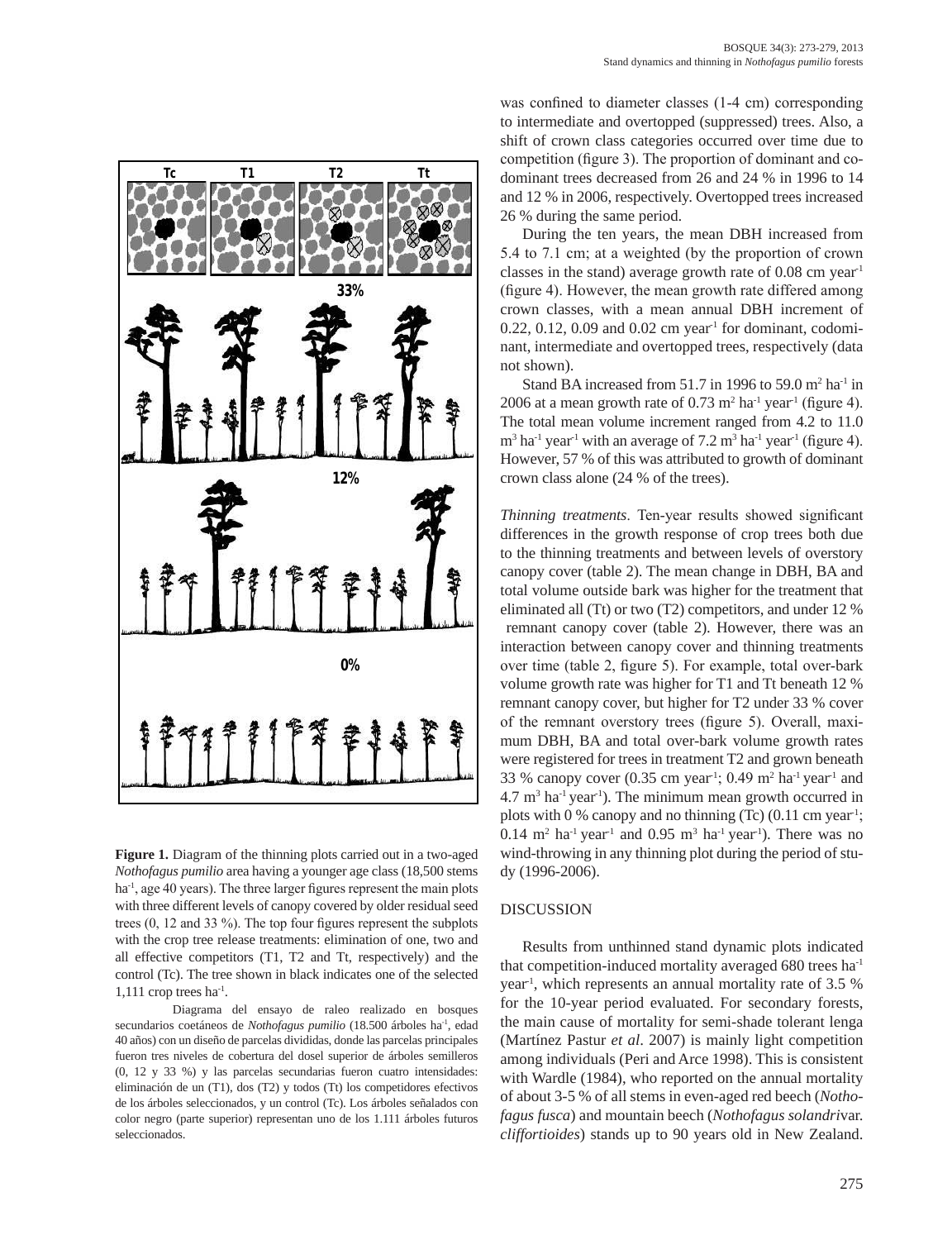**Table 1.** Mean stand density ( $\pm$  standard deviation) of younger understory stratum (stems ha<sup>-1</sup>) before and after the application of four thinning treatments and three levels of remnant seed tree canopy cover (0, 12 and 33 %) in Santa Cruz province, Argentina. Densidad media del estrato inferior de los rodales (árboles ha<sup>-1</sup> $\pm$  desviación estándar) antes y después de la aplicación de cuatro tratamientos

| de raleo y tres niveles de cobertura de copas $(0, 12 \text{ y } 33 \text{ %})$ , en la provincia de santa Cruz, Argentina. |                     |                  |                  |  |
|-----------------------------------------------------------------------------------------------------------------------------|---------------------|------------------|------------------|--|
| Canopy cover                                                                                                                | Thinning treatments | Before thinning  | After thinning   |  |
| $0\%$                                                                                                                       | $0$ (control)       | $19,890 \pm 680$ | $19,890 \pm 680$ |  |
|                                                                                                                             | T1                  | $20,110 \pm 810$ | $18,990 \pm 760$ |  |
|                                                                                                                             | T <sub>2</sub>      | $19,560 \pm 740$ | $17,340 \pm 660$ |  |
|                                                                                                                             | Tt                  | $19,180 \pm 620$ | $15,180 \pm 490$ |  |
| 12 %                                                                                                                        | $0$ (control)       | $17,850 \pm 380$ | $17,850 \pm 380$ |  |
|                                                                                                                             | T <sub>1</sub>      | $18,130 \pm 620$ | $17,020 \pm 580$ |  |
|                                                                                                                             | T <sub>2</sub>      | $17,980 \pm 470$ | $15,760 \pm 410$ |  |
|                                                                                                                             | Tt                  | $18,050 \pm 590$ | $14,160 \pm 460$ |  |
| 33 %                                                                                                                        | $0$ (control)       | $17,230 \pm 410$ | $17,230 \pm 410$ |  |
|                                                                                                                             | T1                  | $16,840 \pm 350$ | $15,730 \pm 320$ |  |
|                                                                                                                             | T <sub>2</sub>      | $17,750 \pm 520$ | $15,528 \pm 450$ |  |
|                                                                                                                             | Tt                  | $16,950 \pm 310$ | $13,060 \pm 240$ |  |



**Figure 2.** Stand density (black dots) and mortality (bars) within intermediate-aged (34 ± 4 years after strip clearcutting) *Nothofagus pumilio* growing at a site index of 9.8 m at base age 60 years (SI<sub>60</sub> = 9.8 m), Santa Cruz province, Argentina. Bars indicate standard error of the mean (sem).

Dinámica de la densidad de rodal (círculos negros) y mortalidad (barras) para bosques de edad intermedia (34 ± 4 años) de *Nothofagus pumilio* creciendo en una calidad de sitio de 9,8 m a la edad base de 60 años (IS<sub>60</sub> = 9,8 m), provincia de Santa Cruz, Argentina.

The mortality in our stands was higher than that reported by Peri *et al*. (2002) for older (67 years old) even-aged *N. pumilio* stands (18-22 trees ha<sup>-1</sup> year<sup>-1</sup>) on a better site  $(SI<sub>60</sub> = 23.2 m)$  and with lower initial stem density (2,382 ± 770). This reinforces the notion that mortality differs with stand age and site quality.

The mean growth rate within the unthinned plots  $(0.73)$ m<sup>2</sup> ha<sup>-1</sup> year<sup>-1</sup> BA; 7.2 m<sup>3</sup> ha<sup>-1</sup> year<sup>-1</sup> total volume over bark) showed the important contribution of dominant trees. The mean annual DBH rate was  $0.22$  and  $0.02$  cm year<sup>1</sup> for dominant and overtopped trees, respectively, and 57 % of the total mean volume increment occurred within the dominant crown class. This importance of upper-canopy trees to stand-level production has been reported previously (Peri and Martínez Pastur 1996, Martínez Pastur *et al*. 2002, Martínez Pastur *et al*. 2005).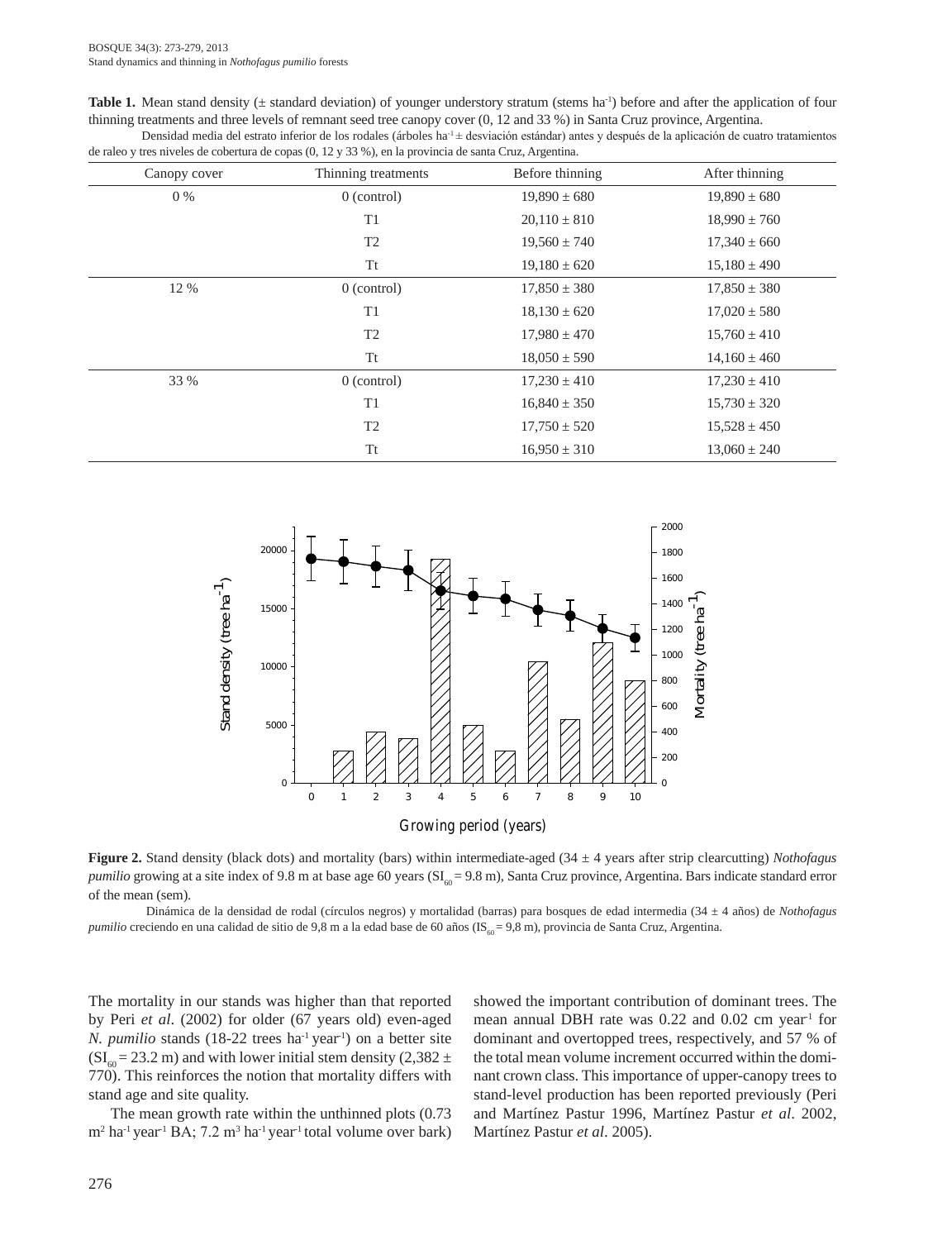

**Figure 3.** Shift in crown classes categories occurred over time for intermediate-aged (34 ± 4 years after strip clearcutting) *Nothofagus pumilio* stand growing at  $SI<sub>60</sub> = 9.8$  m, Santa Cruz province, Argentina.

Traspaso de clases de copa en función del tiempo en bosques de edad intermedia (34 ± 4 años) de *Nothofagus pumilio* creciendo en una calidad de sitio de 9,8 m a la edad base de 60 años ( $IS_{60} = 9.8$  m), provincia de Santa Cruz, Argentina.

The thinning plots indicated that removing all (Tt) and two (T2) competitors increased the change of mean DBH, BA and total volume outside bark by approximately 27, 31, and 39 %, respectively, compared to no thinning. These rates were lower than those reported by Peri *et al*. (2002), where volume growth increased by 83 % (light thinning) and 65 % (heavy thinning) for a pure *N. pumilio* forests (67 years) growing in a high quality site ( $SI<sub>60</sub> = 23.2$  m),

and the maximum growth of  $12.7 \text{ m}^3$  ha<sup>-1</sup> vear<sup>-1</sup> reported by Martínez Pastur *et al*. (2001) for pure *N. pumilio* stands grown in site quality II-III (mean dominant height of 22- 26 m). Such findings highlight the benefit of establishing permanent plots representing different thinning treatments (intensity) across a site quality gradient in order to fully reveal the potential growth responses within lenga stands.

In our study, there was an effect of remnant overstory trees on thinning responses. Maximum DBH, BA and total over-bark volume growth responses were registered for trees growing under some protection of an overstory canopy, and the minimum mean growth occurred on plots lacking remnant seed trees in the superior strata. Similarly, Martínez Pastur *et al*. (2011) reported a superior height growth of *N. pumilio* regeneration beneath the protection of older residual seed trees (45 % crown cover). According to Peri *et al*. (2009) and Martínez Pastur *et al*. (2007), *N. pumilio* seedlings have higher photosynthetic rates in big gaps or when light availability increases due to silvicultural treatments, and when water is non-limiting. However, when soil moisture becomes a limiting environmental factor (pre-dawn leaf water potential less than -1.7 MPa), the photosynthetic response (and therefore growth) is reduced regardless of light availability. Apparently, partial protection by the remaining seed trees at our study site (corresponding to a low site quality and where desiccating strong winds are frequent) interacts with light availability by affecting soil water conditions. However, Peri and Arce (1998) reported that the growth of regeneration varied with the combined effects of neighborhood competition and the remnant overstory trees density.

The thinning system proposed for lenga by the present work reduced the probability of windthrow (no wind-thrown trees were registered during the 10-year period) because it



**Figure 4.** Basal area, tree diameter (DBH) development, and total over-bark volume (TOBV) growth dynamics for an intermediate-aged (34 ± 4 years after strip clearcutting) *Nothofagus pumilio* unmanaged stand growing at a site index of 9.8 m at base age 60 years  $(SI<sub>60</sub>= 9.8 m)$ , Santa Cruz province, Argentina. Bars indicate standard error of the mean (sem).

Desarrollo del área basal (AB) y diámetro a la altura del pecho (DAP), y tasa de crecimiento del volumen total con corteza (VTCC) de los 1.111 árboles seleccionados en bosques de edad intermedia (40 ± 5 años) de *Nothofagus pumilio* creciendo en una calidad de sitio de 9,8 m a la edad base de 60 años (IS<sub>60</sub> = 9,8 m), provincia de Santa Cruz, Argentina.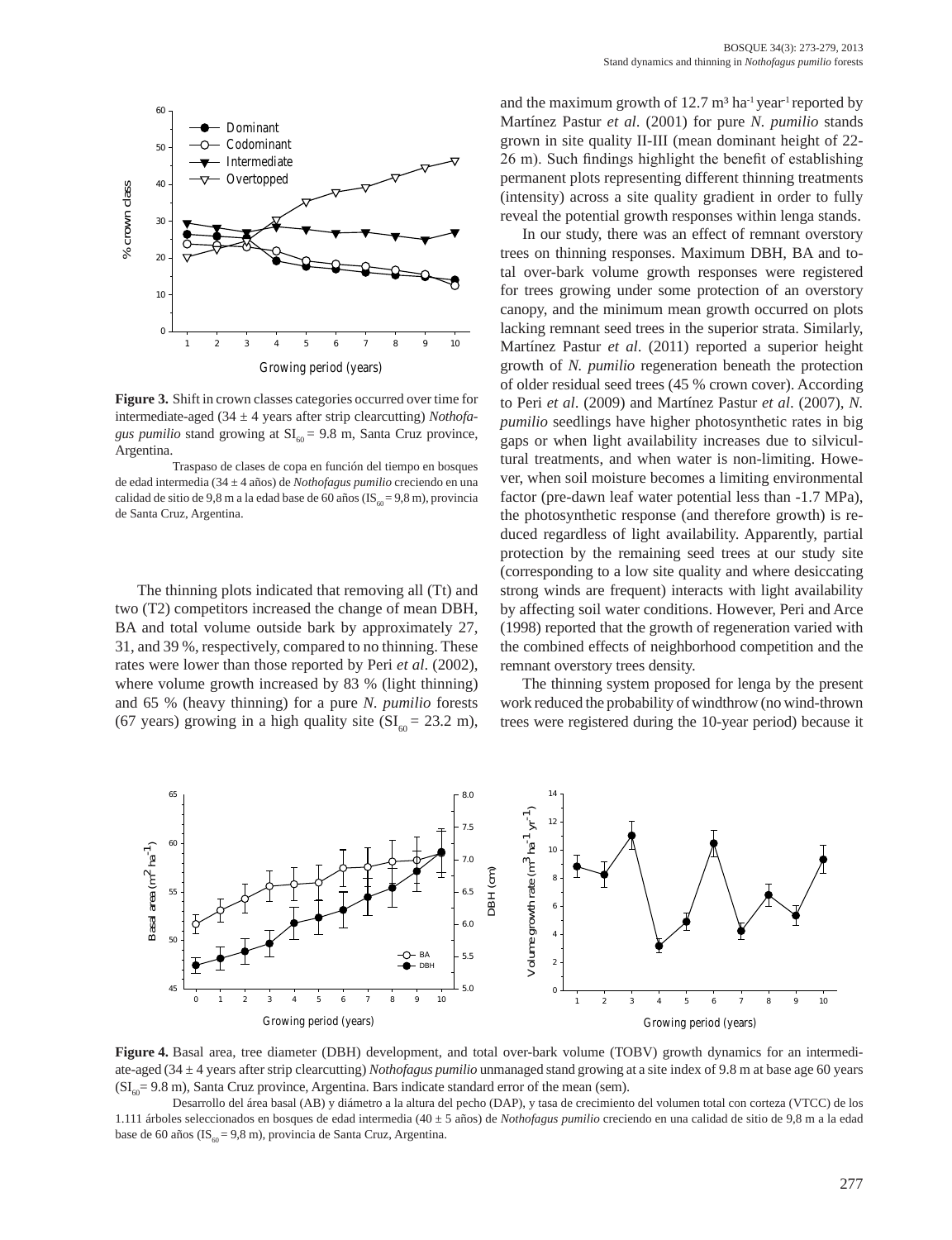**Table 2.** Mean 10-year growth (1996-2006) for diameter at breast height (DBH), basal area (BA) and total over-bark volume (TOBV) for 1,111 intermediate-aged (40 ± 5 years) *Nothofagus pumilio* crop trees after four thinning treatments and beneath three levels of remnant seed tree canopy cover (0, 12 and 33 %) in Santa Cruz province, Argentina.

Tasa media de crecimiento (período de 10 años, 1996-2006) en diámetro a la altura del pecho (DAP), área basal (AB) y volumen total con corteza (VTCC) de los 1.111 árboles seleccionados en bosques de edad intermedia (40 ± 5 años) de *Nothofagus pumilio* para un período de 10 años (1996-2006) correspondiente a cuatro tratamientos de raleo (eliminación de 1, 2 y todos los competidores efectivos y el control) creciendo bajo tres diferentes cobertura del dosel superior de árboles semilleros (0, 12 y 33 %) en la provincia de Santa Cruz, Argentina.

| Thinning treatments | <b>DBH</b><br>(cm year <sup>1</sup> ) | BA<br>$(m^2 \text{ ha}^{-1} \text{ year}^{-1})$ | <b>TOBV</b><br>$(m^3 \text{ ha}^{-1} \text{ year}^{-1})$ |
|---------------------|---------------------------------------|-------------------------------------------------|----------------------------------------------------------|
| $0$ (control)       | 0.16a                                 | 0.24a                                           | 1.46a                                                    |
| T <sub>1</sub>      | 0.17a                                 | 0.27a                                           | 1.72a                                                    |
| T <sub>2</sub>      | 0.21 <sub>b</sub>                     | 0.34 <sub>b</sub>                               | 2.12 <sub>b</sub>                                        |
| Tt                  | 0.22 <sub>b</sub>                     | 0.36 <sub>b</sub>                               | 2.39 <sub>b</sub>                                        |
| Canopy cover        |                                       |                                                 |                                                          |
| $0\%$               | 0.18a                                 | 0.25a                                           | 1.50a                                                    |
| 12 %                | 0.22 <sub>b</sub>                     | 0.34 <sub>b</sub>                               | 2.16 <sub>b</sub>                                        |
| 33 %                | $0.20$ ab                             | $0.32$ ab                                       | $2.13$ ab                                                |
| Thinning effect     | $***$                                 | ***                                             | ***                                                      |
| Canopy cover effect | ∗                                     | *                                               | $***$                                                    |
| Interaction         | $\ast$                                | $***$                                           | $***$                                                    |

ns = non significant;  $* = P < 0.05$ ;  $* = P < 0.01$ ;  $** = P < 0.001$ . Different lower-case letters indicate significant differences among levels of each factor (thinning treatment and canopy cover).



Figure 5. Total over-bark volume (TOBV) growth over 10 years (1996-2006) after four thinning treatments and beneath three levels of remnant seed tree canopy cover for 1,111 *Nothofagus pumilio* crop trees ha<sup>-1</sup> of intermediate-aged (40  $\pm$  5 years) growing at a SI<sub>60</sub> = 9.8 m, Santa Cruz province, Argentina. Bars indicate standard error of the mean (sem).

Tasa de crecimiento del volumen total con corteza (VTCC) para un período de 10 años (1996-2006) de los 1.111 árboles seleccionados correspondiente a cuatro tratamientos de raleo (eliminación de 1, 2 y todos los competidores efectivos y el control) creciendo bajo tres diferentes cobertura del dosel superior de árboles semilleros (0, 12 y 33 %) en bosques de edad intermedia (40 ± 5 años) de *Nothofagus pumilio* creciendo en una calidad de sitio de 9,8 m a la edad base de 60 años (IS<sub>60</sub> = 9,8 m), provincia de Santa Cruz, Argentina.